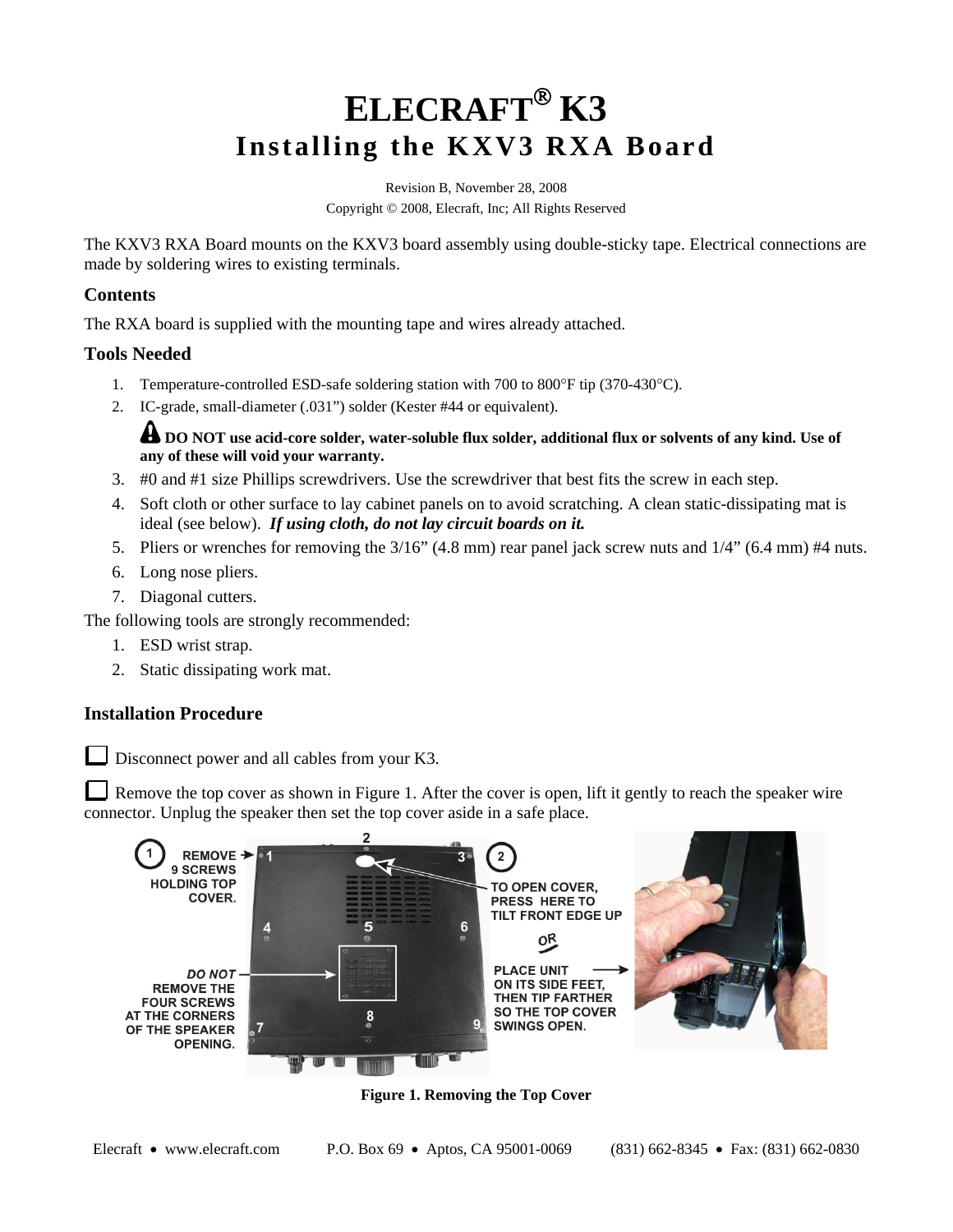Remove the two black pan head screws from the KIO3 rear panel as shown in Figure 2.



**Figure 2. Removing the KIO3 Rear Panel.**

Remove the KIO3 main board as shown in Figure 3.





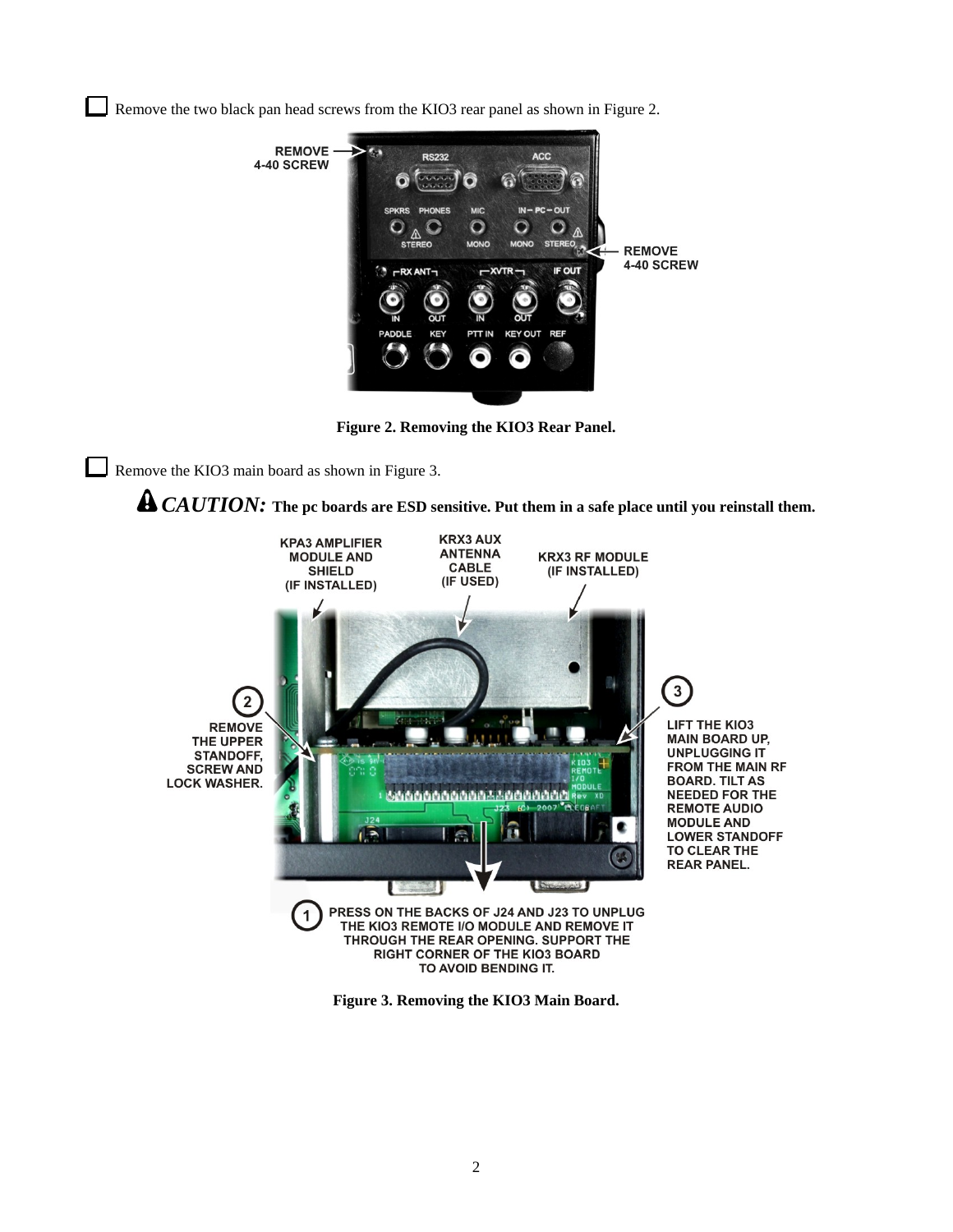If you do **not** have the KRX3 subreceiver installed, skip this step. If you **do** have the KRX3 subrecever installed, stand the K3 on its side feet and remove the left side cover as shown in Figure 4.



**Figure 4. Removing the Left Side Cover.** 

Remove the KXV3 board as shown in Figure 5. For clarity, the KRX3 RF module has been removed. If you have the KRX3 subreceiver installed, it will be easiest to first unplug the KXV3 module then slide it out through the left side.



**Figure 5. Removing the KXV3 Board.**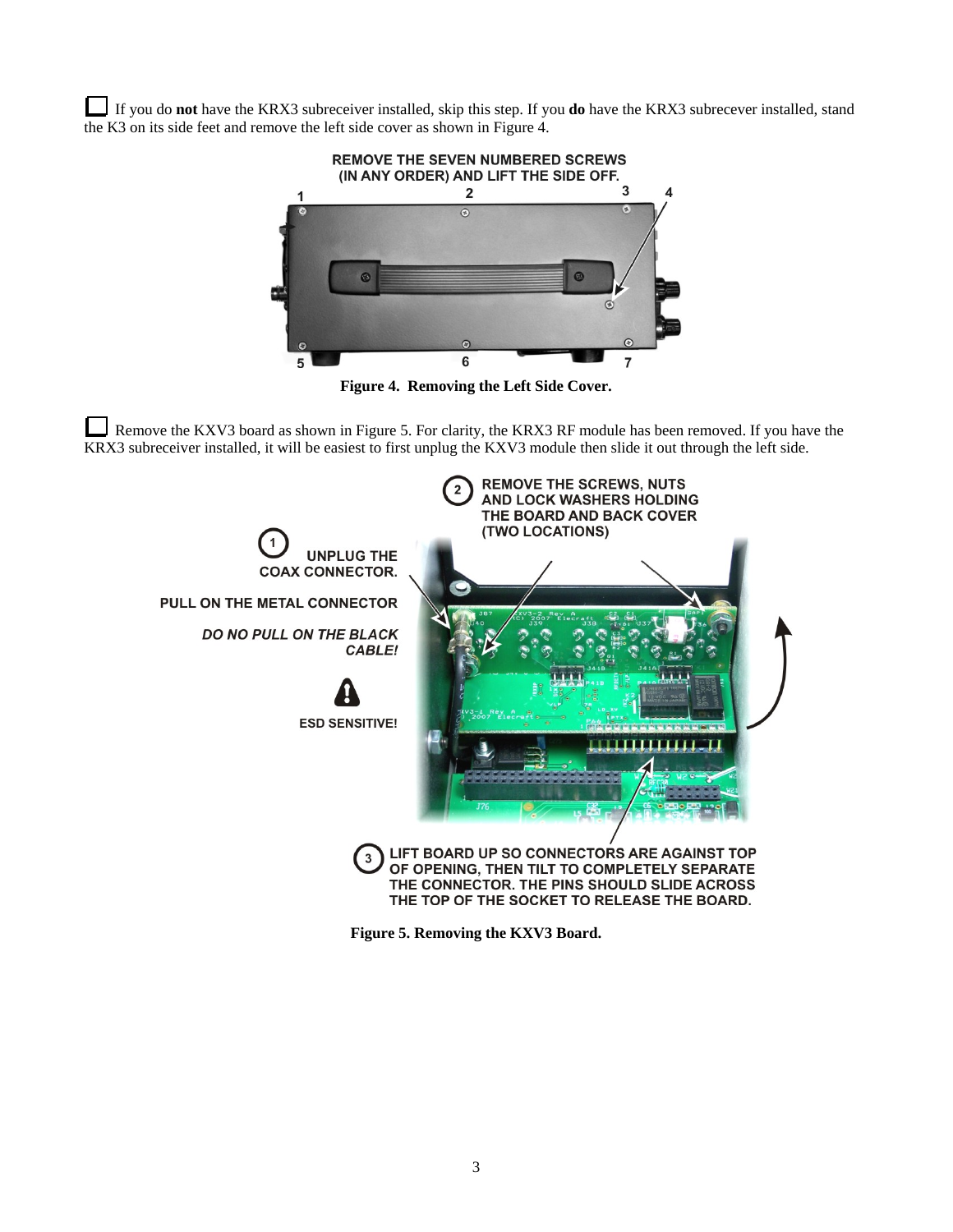Install the RXA board on the KXV3 board as shown in Figure 6.



**Figure 6. Installing the RXA Board.**

Inspect the board carefully to confirm all four leads go to the proper terminals, any excess is trimmed off, there and the RXA board is securely adhered to the to of relay K2. Use a magnifier to ensure there are no solder bridges.

Replace the KXV3 board in your K3 (see Figure 5) as follows:

- Holding the KXV3 board so the BNC connectors against the top of the rear cover opening, carefully slide the pins into the corresponding holes on the connector.
- Carefully inspect the pins to be sure each one has dropped into its respective socket and no pins are caught out of position alongside the connector. If you have the KRX3 installed, inspect the pins from both the top and the side*.*Note that pin 14 (third from the end) is missing. That is normal.
- Press down on the KXV3 board to mate the connector only far enough to align the screw holes with the holes in the back panel. Remember that a portion of the pins will still be visible when it is in position (See Figure 5).
- Replace the 4-40, 1/2" (13 mm) pan head screws through the KXV3 rear cover, the K3 back panel and the KXV3 pc board and secure them with the inside tooth lock washers and 4-40 nuts you removed earlier. Be sure the rear panel is oriented so the connector labels are right side up.
- Replace the coaxial connector into J87 in the KXV3 board. Note that P66 does not fully engage the connector in the K3 RF board. A portion of the pins are visible above the connector when the board is in the correct position.